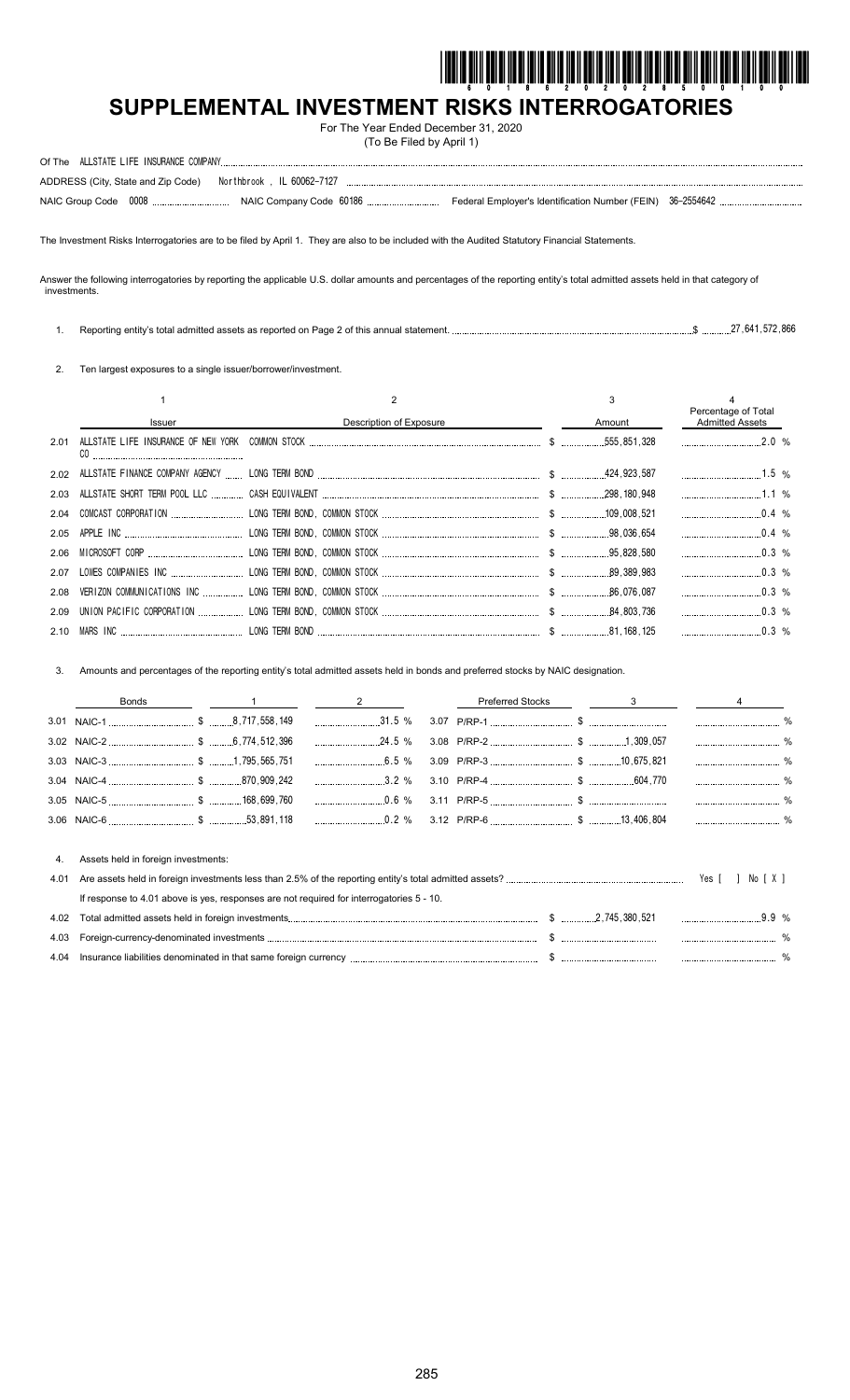5. Aggregate foreign investment exposure categorized by NAIC sovereign designation:

|              |                                                                                         |                                                                                                                  | $\mathbf{1}$   | 2 $\qquad$                           |
|--------------|-----------------------------------------------------------------------------------------|------------------------------------------------------------------------------------------------------------------|----------------|--------------------------------------|
| 5.01         |                                                                                         |                                                                                                                  |                |                                      |
| 5.02         |                                                                                         |                                                                                                                  |                | $\ldots$ 0.5 %                       |
| 5.03         |                                                                                         |                                                                                                                  |                |                                      |
| 6.           |                                                                                         | Largest foreign investment exposures by country, categorized by the country's NAIC sovereign designation:        |                |                                      |
|              |                                                                                         |                                                                                                                  |                | $2 \left( \frac{1}{2} \right)$       |
|              | Countries designated NAIC - 1:                                                          |                                                                                                                  |                |                                      |
| 6.01         |                                                                                         |                                                                                                                  |                | $2.8\%$                              |
|              |                                                                                         |                                                                                                                  |                | $\ldots$ 0.8 %                       |
|              | Countries designated NAIC - 2:                                                          |                                                                                                                  |                |                                      |
| 6.03         |                                                                                         |                                                                                                                  |                | $\frac{1}{2}$ 0.2 %                  |
| 6.04         |                                                                                         |                                                                                                                  |                |                                      |
|              | Countries designated NAIC - 3 or below:                                                 |                                                                                                                  |                |                                      |
| 6.05         |                                                                                         |                                                                                                                  |                |                                      |
| 6.06         |                                                                                         |                                                                                                                  |                |                                      |
|              |                                                                                         |                                                                                                                  |                | $\frac{2}{\sqrt{2}}$                 |
| 7.           |                                                                                         |                                                                                                                  |                | $\overline{3.1\%}$                   |
|              |                                                                                         |                                                                                                                  |                |                                      |
| 8.           | Aggregate unhedged foreign currency exposure categorized by NAIC sovereign designation: |                                                                                                                  |                |                                      |
|              |                                                                                         |                                                                                                                  |                |                                      |
|              |                                                                                         |                                                                                                                  |                | $2.5\%$                              |
| 8.01<br>8.02 |                                                                                         |                                                                                                                  |                | 0.2 %                                |
| 8.03         |                                                                                         |                                                                                                                  |                |                                      |
|              |                                                                                         |                                                                                                                  |                |                                      |
|              |                                                                                         |                                                                                                                  |                |                                      |
| 9.           |                                                                                         | Largest unhedged foreign currency exposures by country, categorized by the country's NAIC sovereign designation: |                |                                      |
|              |                                                                                         |                                                                                                                  |                | $\overline{\phantom{a}2\phantom{a}}$ |
|              | Countries designated NAIC - 1:                                                          |                                                                                                                  |                |                                      |
| 9.01         |                                                                                         |                                                                                                                  |                | $0.8\%$                              |
|              |                                                                                         |                                                                                                                  |                | $\ldots$ 0.3 %                       |
|              | Countries designated NAIC - 2:                                                          |                                                                                                                  |                |                                      |
| 9.03         |                                                                                         |                                                                                                                  |                |                                      |
| 9.04         |                                                                                         |                                                                                                                  |                |                                      |
|              | Countries designated NAIC - 3 or below:                                                 |                                                                                                                  |                |                                      |
| 9.05         |                                                                                         |                                                                                                                  |                |                                      |
| 9.06         |                                                                                         |                                                                                                                  |                | $\ldots$ 0.4 %                       |
| 10.          |                                                                                         |                                                                                                                  |                |                                      |
|              | Ten largest non-sovereign (i.e. non-governmental) foreign issues:                       |                                                                                                                  |                |                                      |
|              |                                                                                         |                                                                                                                  |                |                                      |
|              | -1                                                                                      | $\overline{2}$                                                                                                   | 3              | 4                                    |
|              | Issuer                                                                                  | NAIC Designation                                                                                                 |                |                                      |
|              |                                                                                         |                                                                                                                  |                |                                      |
|              |                                                                                         |                                                                                                                  |                | $\ldots$ 0.2 %<br>0.2 %              |
|              |                                                                                         |                                                                                                                  |                | 0.2 %                                |
|              |                                                                                         |                                                                                                                  | $$$ 47.348.530 |                                      |
| 10.06        |                                                                                         |                                                                                                                  |                |                                      |
|              |                                                                                         |                                                                                                                  |                |                                      |
|              |                                                                                         |                                                                                                                  |                |                                      |
|              |                                                                                         |                                                                                                                  |                | $\frac{1}{2}$ 0.1 %                  |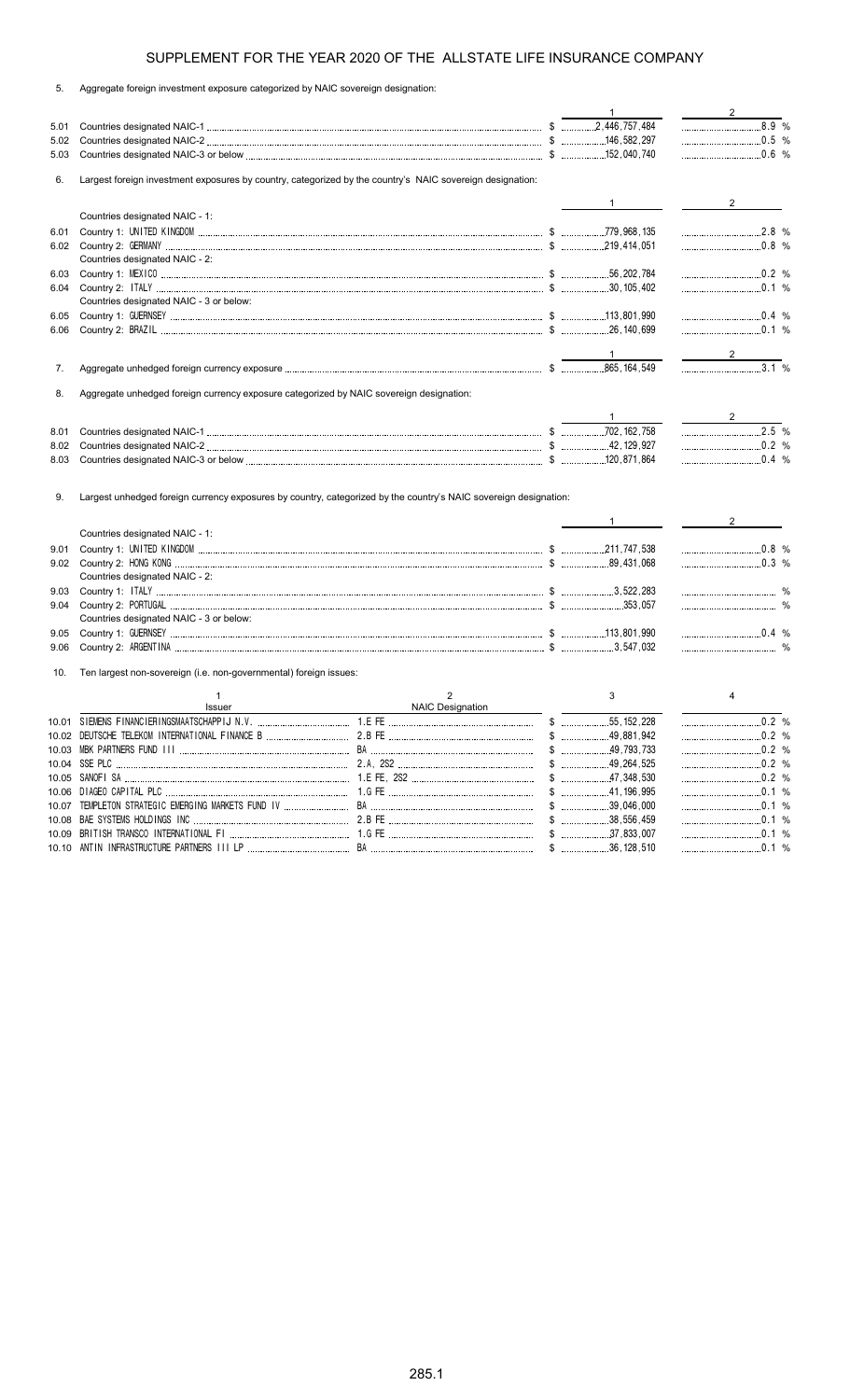| 11.   | Amounts and percentages of the reporting entity's total admitted assets held in Canadian investments and unhedged Canadian currency exposure:     |   |                                                                                       |
|-------|---------------------------------------------------------------------------------------------------------------------------------------------------|---|---------------------------------------------------------------------------------------|
| 11.01 |                                                                                                                                                   |   |                                                                                       |
|       | If response to 11.01 is yes, detail is not required for the remainder of interrogatory 11.                                                        |   |                                                                                       |
|       |                                                                                                                                                   |   |                                                                                       |
|       |                                                                                                                                                   |   | $1.5\%$                                                                               |
| 11.03 |                                                                                                                                                   |   |                                                                                       |
| 11.04 |                                                                                                                                                   |   |                                                                                       |
|       |                                                                                                                                                   |   |                                                                                       |
| 12.   | Report aggregate amounts and percentages of the reporting entity's total admitted assets held in investments with contractual sales restrictions: |   |                                                                                       |
| 12.01 |                                                                                                                                                   |   | Yes [ X ] No [ ]                                                                      |
|       | If response to 12.01 is yes, responses are not required for the remainder of Interrogatory 12.                                                    |   |                                                                                       |
|       |                                                                                                                                                   |   |                                                                                       |
|       | Largest three investments with contractual sales restrictions:                                                                                    |   | 0.5 %                                                                                 |
| 12.03 |                                                                                                                                                   |   |                                                                                       |
| 12.04 |                                                                                                                                                   |   |                                                                                       |
| 12.05 |                                                                                                                                                   |   |                                                                                       |
| 13.   | Amounts and percentages of admitted assets held in the ten largest equity interests:                                                              |   |                                                                                       |
|       |                                                                                                                                                   |   | Yes [ ] No [ X ]                                                                      |
|       | If response to 13.01 above is yes, responses are not required for the remainder of Interrogatory 13.                                              |   |                                                                                       |
|       | 1                                                                                                                                                 | 2 | 3                                                                                     |
|       | Issuer                                                                                                                                            |   |                                                                                       |
| 13.02 |                                                                                                                                                   |   | $\begin{array}{c c} \hline \text{} & \text{} \\ \hline \text{} & \text{} \end{array}$ |
|       |                                                                                                                                                   |   |                                                                                       |
| 13.04 |                                                                                                                                                   |   |                                                                                       |
| 13.05 |                                                                                                                                                   |   |                                                                                       |
| 13.06 |                                                                                                                                                   |   |                                                                                       |
|       |                                                                                                                                                   |   |                                                                                       |
| 13.08 |                                                                                                                                                   |   |                                                                                       |
|       |                                                                                                                                                   |   |                                                                                       |
|       |                                                                                                                                                   |   |                                                                                       |

13.11 TEAYS RIVER INVESTMENTS LLC \$ 42,623,514 0.2 %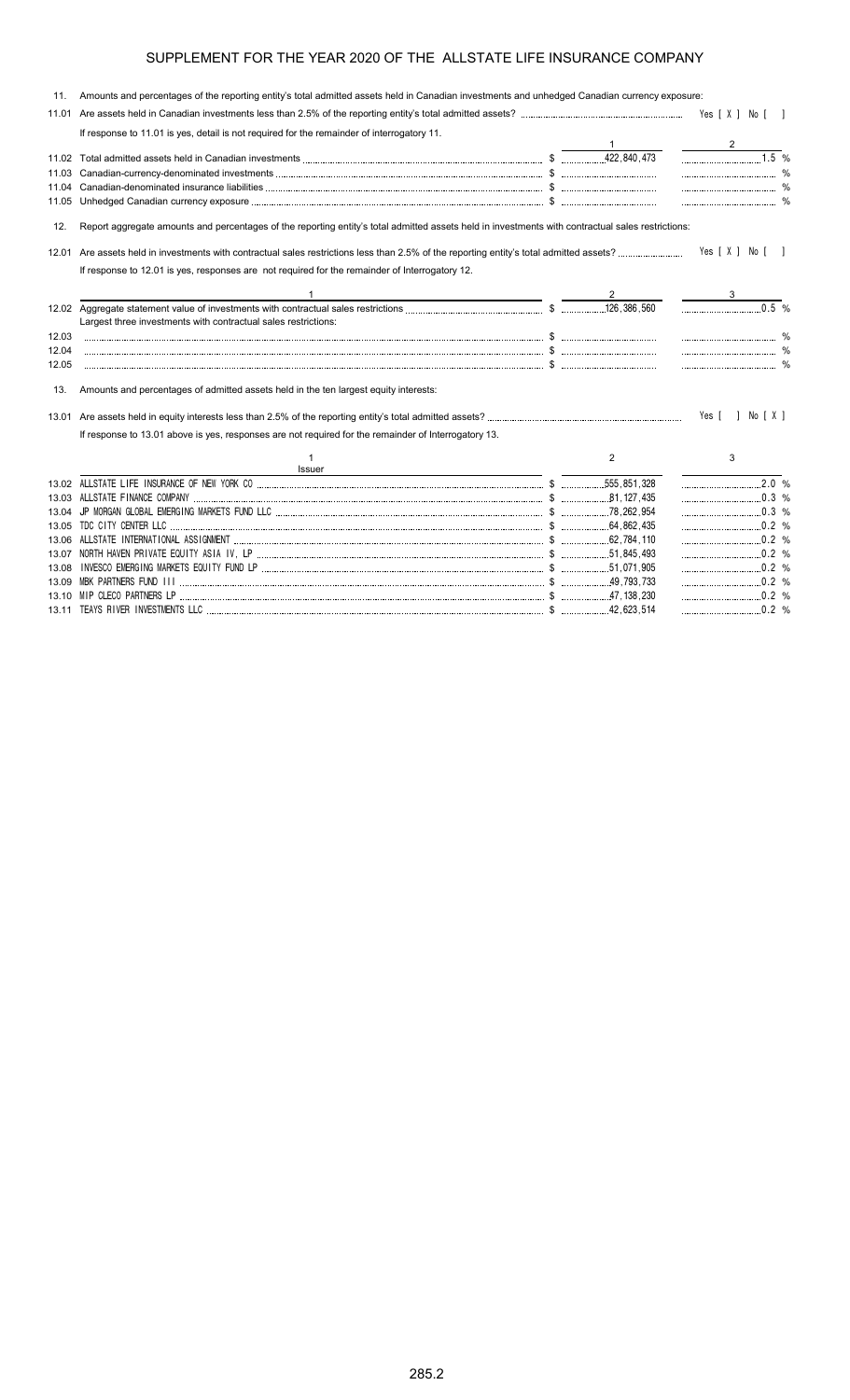### 14. Amounts and percentages of the reporting entity's total admitted assets held in nonaffiliated, privately placed equities:

14.01 Are assets held in nonaffiliated, privately placed equities less than 2.5% of the reporting entity's total admitted assets? Yes [ ] No [ X ]

If response to 14.01 above is yes, responses are not required for 14.02 through 14.05.

|       | Largest three investments held in nonaffiliated, privately placed equities:                                    |  |                       |             | 8.4%                   |                |  |
|-------|----------------------------------------------------------------------------------------------------------------|--|-----------------------|-------------|------------------------|----------------|--|
|       |                                                                                                                |  |                       | $0.3\%$     |                        |                |  |
| 14.04 |                                                                                                                |  |                       | .51,845,493 | $\ldots$ 0.2 %         |                |  |
| 14.05 |                                                                                                                |  | .51.071.905           |             | .0.2%                  |                |  |
|       | Ten largest fund managers:                                                                                     |  |                       |             |                        |                |  |
|       |                                                                                                                |  | 2                     | 3           |                        |                |  |
|       | <b>Fund Manager</b>                                                                                            |  | <b>Total Invested</b> | Diversified |                        | Nondiversified |  |
| 14.06 |                                                                                                                |  |                       |             |                        |                |  |
| 14 07 |                                                                                                                |  |                       |             |                        |                |  |
| 14 08 |                                                                                                                |  |                       |             |                        |                |  |
| 14 09 |                                                                                                                |  | .97,496,989           |             |                        |                |  |
| 14 10 |                                                                                                                |  |                       |             |                        |                |  |
| 14 11 |                                                                                                                |  |                       |             | $\frac{1}{34.954.391}$ |                |  |
| 14 12 |                                                                                                                |  |                       |             |                        |                |  |
| 14.13 |                                                                                                                |  |                       |             |                        |                |  |
| 14 14 | <u>s</u> 21,086,827<br>BLACKROCK LIQUIDITY FUNDS                                                               |  |                       |             |                        |                |  |
| 14 15 | STATE ST INST US GOV MM FUND                                                                                   |  |                       |             |                        |                |  |
| 15.   | Amounts and percentages of the reporting entity's total admitted assets held in general partnership interests: |  |                       |             |                        |                |  |
|       |                                                                                                                |  |                       |             |                        |                |  |
|       | If response to 15.01 above is yes, responses are not required for the remainder of Interrogatory 15.           |  |                       |             | 3                      |                |  |
|       |                                                                                                                |  |                       | 2           |                        |                |  |
|       | Largest three investments in general partnership interests:                                                    |  |                       |             |                        |                |  |
| 15.03 |                                                                                                                |  |                       |             |                        |                |  |
| 15.04 |                                                                                                                |  |                       |             |                        |                |  |
| 15.05 |                                                                                                                |  |                       |             |                        |                |  |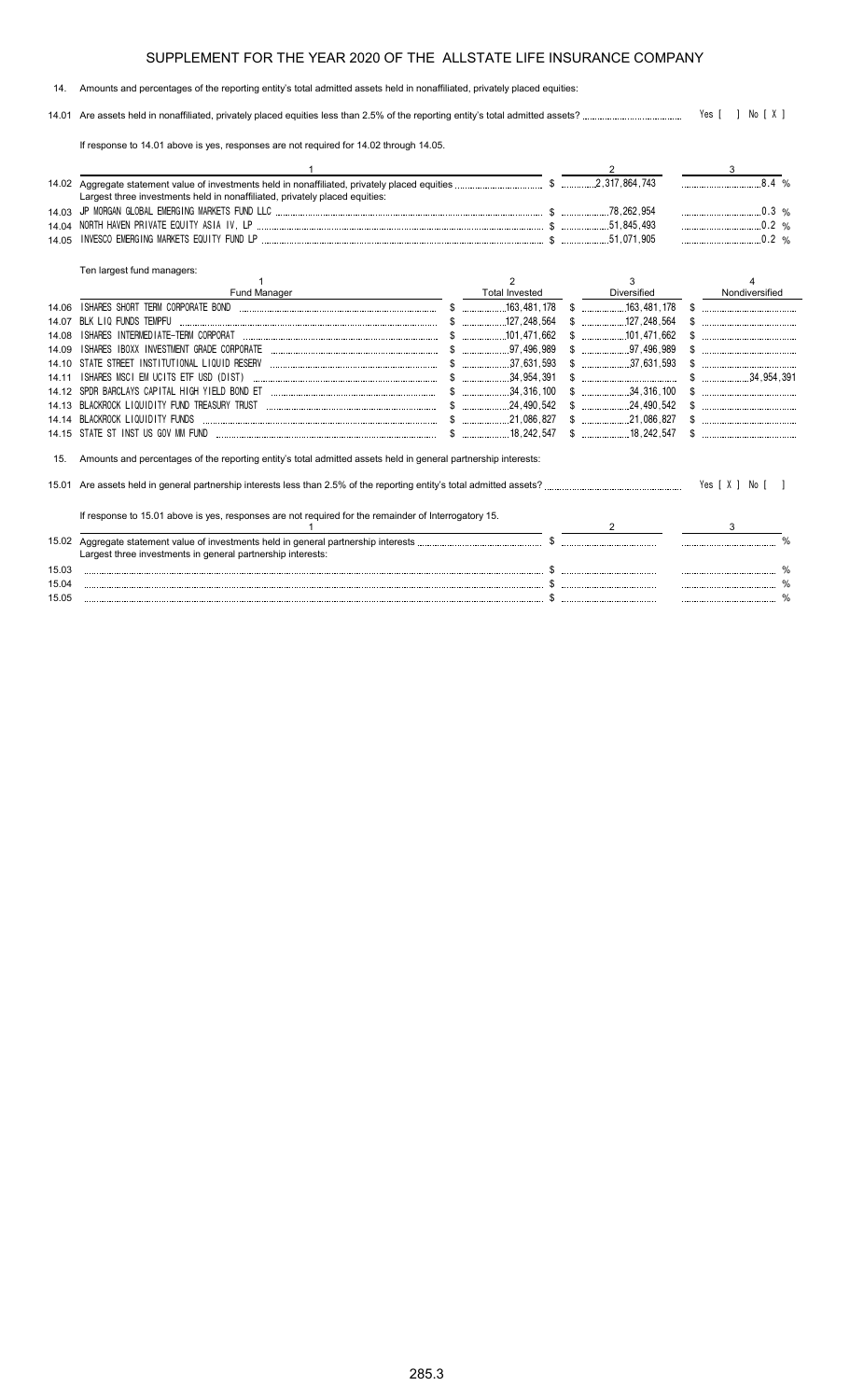#### 16. Amounts and percentages of the reporting entity's total admitted assets held in mortgage loans:

16.01 Are mortgage loans reported in Schedule B less than 2.5% of the reporting entity's total admitted assets? Yes [ ] No [ X ]

If response to 16.01 above is yes, responses are not required for the remainder of Interrogatory 16 and Interrogatory 17.

|       | Type (Residential, Commercial, Agricultural) |                       |  |
|-------|----------------------------------------------|-----------------------|--|
| 16.02 | Commercial                                   | 89,310,468            |  |
| 16.03 | Commercial                                   | .51.200.000           |  |
| 16 Q4 | Commercial                                   | $1.11$ , 48, 608, 421 |  |
| 16.05 | Commercial                                   | 43.745.652            |  |
| 16.06 | Commercial                                   | 42.000.000            |  |
| 16.07 | Commercial                                   | 40.026.573            |  |
| 16.08 | Commercial                                   | 38.979.241            |  |
| 16.09 |                                              | 38 316 012            |  |
| 16.10 |                                              | 36.500.000            |  |
| 16 11 |                                              | .36.300.000           |  |

Amount and percentage of the reporting entity's total admitted assets held in the following categories of mortgage loans:

| 16.12 Construction loans |            |  |
|--------------------------|------------|--|
|                          |            |  |
|                          |            |  |
|                          |            |  |
|                          | 11.201.329 |  |

17. Aggregate mortgage loans having the following loan-to-value ratios as determined from the most current appraisal as of the annual statement date:

|       | Residential        |  |  | Commercial                                                                                                                                                                                                       |  |                         |       | Agricultural |  |                |  |
|-------|--------------------|--|--|------------------------------------------------------------------------------------------------------------------------------------------------------------------------------------------------------------------|--|-------------------------|-------|--------------|--|----------------|--|
|       | Loan to Value      |  |  |                                                                                                                                                                                                                  |  |                         |       |              |  |                |  |
|       | 17.01 above 95% \$ |  |  |                                                                                                                                                                                                                  |  |                         |       |              |  |                |  |
|       | 17.02 91 to 95% \$ |  |  | $\frac{0}{0}$                                                                                                                                                                                                    |  | .19.285.173             |       | 0.1%         |  |                |  |
|       | 17.03 81 to 90% \$ |  |  |                                                                                                                                                                                                                  |  | . 81.031.156            |       | .0.3%        |  |                |  |
|       |                    |  |  | $\frac{0}{0}$                                                                                                                                                                                                    |  | $$$ 564,258,180         |       | .2.0%        |  |                |  |
|       |                    |  |  |                                                                                                                                                                                                                  |  | $$ \dots 2,081,903,712$ | 7.5 % |              |  |                |  |
| 18.   |                    |  |  | Amounts and percentages of the reporting entity's total admitted assets held in each of the five largest investments in real estate:                                                                             |  |                         |       |              |  |                |  |
|       |                    |  |  |                                                                                                                                                                                                                  |  |                         |       |              |  | Yes [ X ] No [ |  |
|       |                    |  |  | If response to 18.01 above is yes, responses are not required for the remainder of Interrogatory 18.<br>Largest five investments in any one parcel or group of contiguous parcels of real estate.<br>Description |  |                         |       |              |  |                |  |
| 18.02 |                    |  |  |                                                                                                                                                                                                                  |  |                         |       |              |  |                |  |
| 18.03 |                    |  |  |                                                                                                                                                                                                                  |  |                         |       |              |  |                |  |
| 18.04 |                    |  |  |                                                                                                                                                                                                                  |  |                         |       |              |  |                |  |
| 18.05 |                    |  |  |                                                                                                                                                                                                                  |  |                         |       |              |  |                |  |
| 18.06 |                    |  |  |                                                                                                                                                                                                                  |  |                         |       |              |  |                |  |
| 19.   |                    |  |  | Report aggregate amounts and percentages of the reporting entity's total admitted assets held in investments held in mezzanine real estate loans:                                                                |  |                         |       |              |  |                |  |
|       |                    |  |  |                                                                                                                                                                                                                  |  |                         |       |              |  | Yes [ X ] No   |  |

|       | If response to 19.01 is yes, responses are not required for the remainder of Interrogatory 19.                                                  |  |  |
|-------|-------------------------------------------------------------------------------------------------------------------------------------------------|--|--|
| 19.02 | Aggregate statement value of investments held in mezzanine real estate loans:<br>Largest three investments held in mezzanine real estate loans: |  |  |
| 19.03 |                                                                                                                                                 |  |  |
| 19.04 |                                                                                                                                                 |  |  |
| 19.05 |                                                                                                                                                 |  |  |